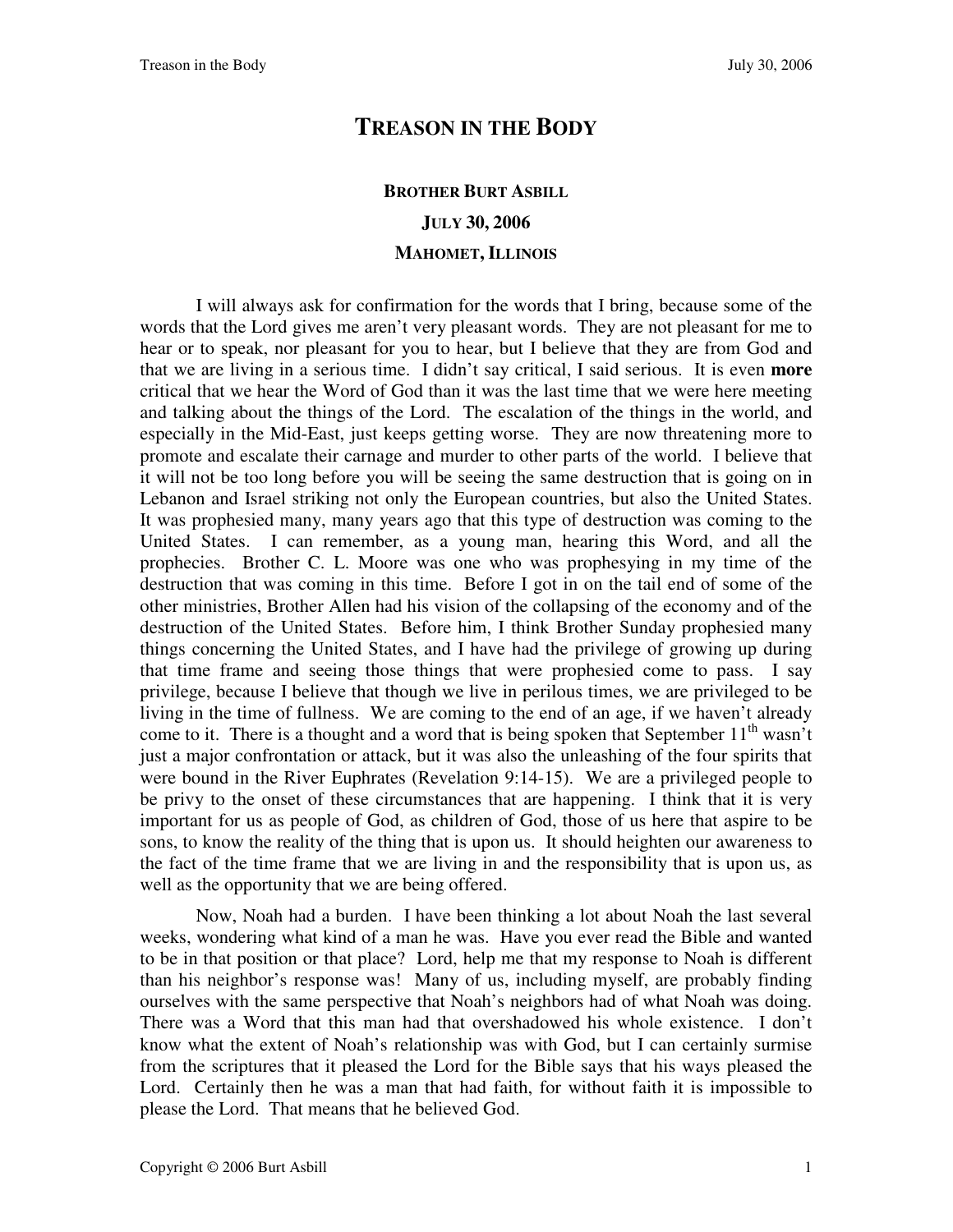When you go out on missionary journeys, and you go with seasoned veterans that have been in the ministry for years and years and years, they begin to tell you these stories. It is like you sit around the campfire, and they begin to discuss the things that have happened to them. There is strength and a vitality that comes out of that interaction. There is a need for us to be cognizant of the voice of God. Not just to have a theological position of hearing, or have fellowship with a certain body of people that preach a certain thing that we, in some way or some manner, automatically believe. We have to be cognizant of the voice of God that is ever present in the midst of us, that is wooing us, or drawing us, sometimes almost in a lamenting way, expressing His desire for us to be in a certain place at a certain time. I can't imagine the frustration that some of the old prophets must have experienced. I was reading about Ezekiel. He was commissioned, and was given a Word from God concerning the destruction of Israel. Now, it was a funny thing that half of the house of Israel was already in a place of captivity. Destruction had already come to the house. It wasn't just to that house that he was bringing that word. It was the house of Israel that was going to rise up out of the grave with the resurrection of Jesus Christ. It was the Blood of the Son of God that was shed abroad that was going to quicken humanity for a particular reason, for a particular purpose. Satan took the truth of that reason, of that purpose, and he hid it, as it were, under a lot, and he made it to be something other than it really was. He made us believe that we could be saved so that we might go to Heaven, when Heaven is something that God wants to bring down out of that realm of the ethereal into the natural realm of our circumstances. The church has been robbed, and it is still being **robbed today**, and the people of God are blinded because of one thing or another, and it becomes something other than just the Blood of Jesus Christ and getting into Heaven. There is a major confrontation that is coming. The Bible is full of a major conflagration of things coming to a point. The Bible says that it is going to be a time of tribulation such as has never been before.

You know, many of us are trying to say that that time of tribulation is way off out there somewhere. I don't believe that it is off out there somewhere. I believe that it is knocking at our doorstep, and that it is going to barge in whether we want it to or not. Sometimes I think that we are more like the ostrich than the eagle. We think that because things were what they were yesterday, and they don't seem so very, very terrible today, that maybe they won't be so bad tomorrow. I personally am coming to the conclusion where I can ask, "Is there going to be a tomorrow?" For the fact of God and eternity, there is something in my thinking that is changing. Now, if that makes me strange, weird, fanatical, or obsessed, so be it, but there is something of a fanaticism that was inherent in the people of God in the historical, biographical accounts that we have concerning their lives. God gave them a position and a place of responsibility, and there were things that were required of them. Hallelujah! We are living in a very wonderful yet very precarious time frame. A very crucial aspect of our life experience can weigh or hinge upon one decision. ONE DECISION! You may look back over some of the events that have happened, national disasters, and people made one decision. How many times have you been involved in a situation and you made one decision that was irreversible, irretrievable, and there was disaster and destruction that came out of it? We are living in that type of time frame, I believe, based on the things that God is showing me in the Spirit and by the Spirit.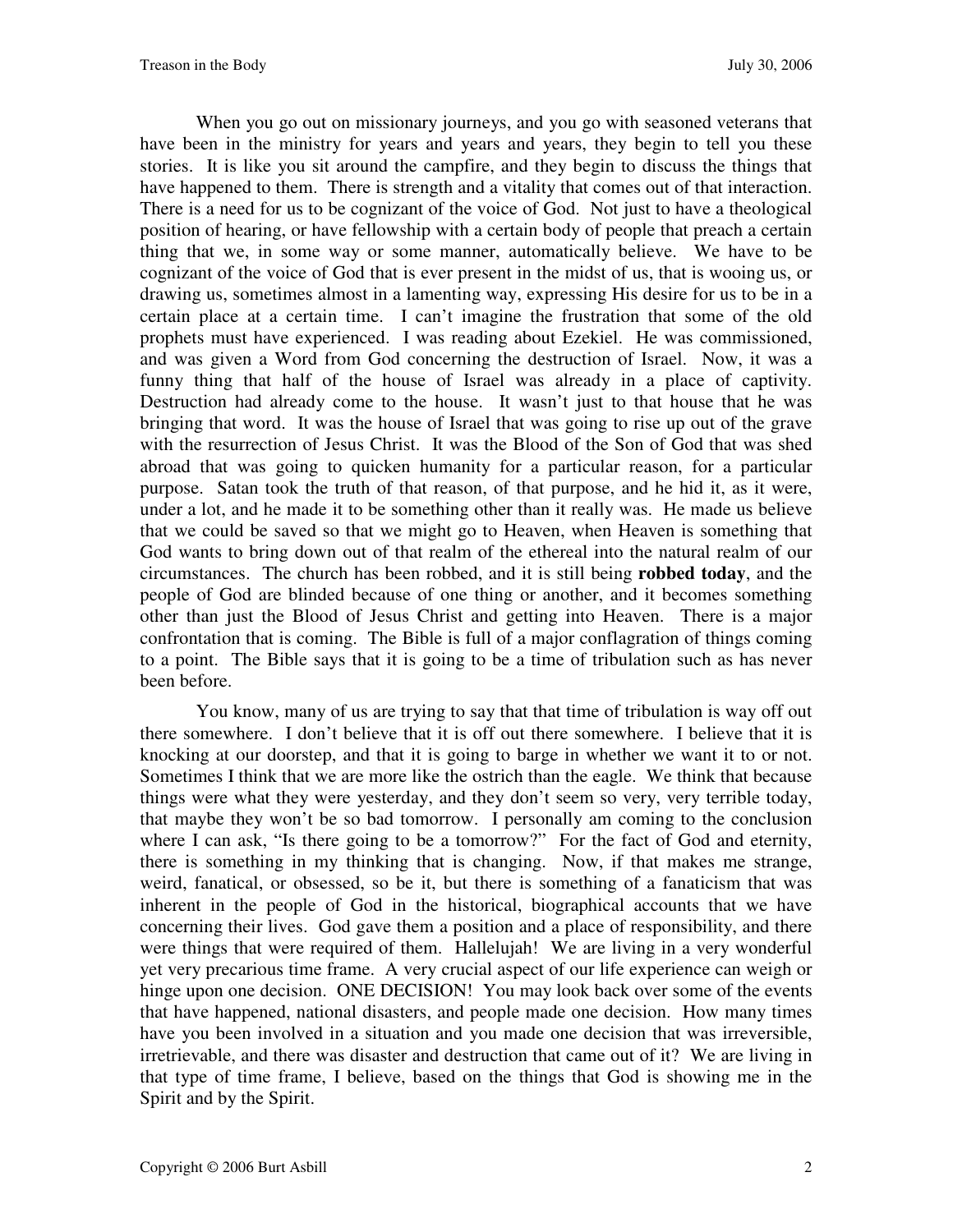I cannot even imagine the caliber of men that God had in the Old Testament. They did not have the Blood of Jesus, and yet there was a knowledge, an experience, a relationship that was developed in the aspect of their position and their thought with regard to God. We are talking about the man called Abraham. We are talking about the man called Noah. I can't even imagine! What was it? It must have been something to me like the Blood of Jesus, and accepting Him as my personal Savior, that kind of visitation that must have come to the man (Noah) in a place where hedonism was the order of the day. There was no preacher. Noah was not a preacher, and yet God, some way, somehow, created a desire in him to do anything and everything that he possibly could to achieve that election or the desire that he sensed within the heart of this thing that was called God. How much more could we be on fire for doing those things that are pertinent to ushering in the Kingdom of God?Do you think building mega-churches and conglomerations of congregations, and all of the programs that they have (not that they are not good and not doing things that are necessary) accomplishes a position or a place of achievement that satisfies God? What if it is not in accordance or doing the thing that needs to be done? Will you be able to stand in the midst of hell and still be a testimony of the power of God to save and to redeem to the uttermost?

I ministered some time back out of James 4, and I ministered out of that chapter because of a particular dream that I had. I had been meditating on that dream because it bothered me. It bothered me to think that there is such a position or such a place that I personally could be in, that the Word of God could call me an adulterer, or, what are some of the words that he uses? James 4:4, *Ye adulterers and adulteresses, know ye not that the friendship of the world is enmity with God? whosoever therefore will be a friend of the world is the enemy of God.* Come on! I did not write the scripture. I did not write the concordance that interprets the word that the scripture uses. I suggest that you take your concordance and look up the word *enmity*. Do you know what it means? "Malicious intent." That is what it means. Friendship with the world generates an environment of malicious intent (against God). As I was meditating upon that dream, the Lord spoke a Word to me. He said, "There is treason in the Body." I said, "Lord, You can't be serious. I must not have heard what You said." And He said, "Yes, you heard what I said. There is treason in the Body." And He gave me a natural illustration where you have a country that is at war with another country. Any type of collaboration with the country that you are at war with, whether it be knowingly or unknowingly, is considered treason. Did you know that in the time of war, if you are on guard duty, whether here or abroad, whether on the front line or back line of of the fighting, if you are found sleeping on guard duty, you are considered treasonous? They will court martial you or take you to a tribunal, and do you know that you can be shot for that act of slovenly disposition?

The scripture above is not just describing the act of one sleeping, but it is also describing one that is actively participating or moving toward a certain objective that is not consistent with the objective that is in Christ. Now, I suppose that if we are living in the time of fullness, then that means that all things are becoming full. Isn't that right? If we are living in the time of fullness, then ALL THINGS are working to become full. Romans 8:19 says, *For the earnest expectation of the creature waiteth for the manifestation of the sons of God.* The time that we are in is working to bring forth the position of fullness. It was this thought of fullness and that the sons of God were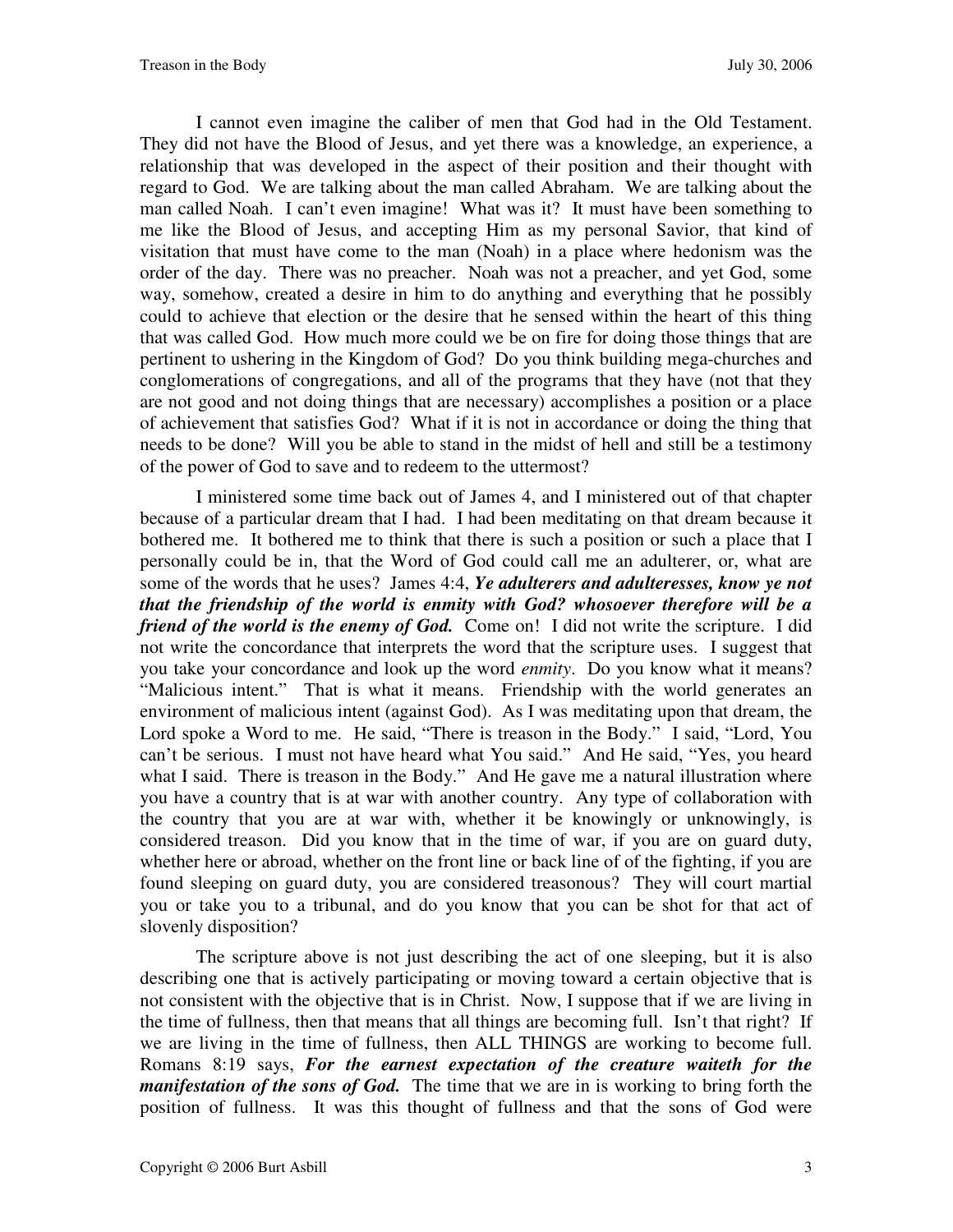maturing, but also that that wasn't the only nature that was working to come to a position of fullness that came to my attention. I ministered some time back on the diversities of the natures that are available to us. You are born with the nature of Adam, under the dominion of Satan, then when you are born-again you enter into a different environment with a different nature (Christ). In Romans it says that those two natures are in opposition to each other. Now, isn't it strange? In Romans 8:5-7, where it begins to deal with the two natures, it uses the same word found in James 4:4, the word *enmity*, and it has the same meaning. G2189 **-** echthra (*ekh'-thrah):* Feminine of G2190; *hostility*; by implication a reason for *opposition:* enmity, hatred.

 It says *the carnal mind is enmity against God* (Romans 8:7)*.* The mind of man, the mind that I was born with in the natural arena is not compatible; it is not able to harmonize with the mind of God. Not only is it not able to harmonize, but it cannot harmonize. Do you know what it means by *cannot*? It means my redeemed natural mind **will not** find any place of compatibility with the nature that I was born again with. When you receive the Blood of Jesus Christ, your old nature finds itself at odds with the nature that comes with being born again. Hallelujah! Yet we seem to think that those two natures will live in the same vicinity with each other and somehow find a harmonious working relationship. I don't know how it is that the church has escaped the thought that is reiterated many times in the scriptures. Matthew was very plain in renumerating what it was that Jesus said about those two natures. Matthew 6:24, *No man can serve two masters:* But we don't believe it. We do not believe it. We believe that we can have one foot over here (world) and one foot over here (Heaven), and be okay. The only thing that it is going to get you is a split personality!

My mother used to say, "He who sits on a rail fence gets stickers in the end." Matthew says you cannot, **cannot,** serve two masters. How is it that we have developed a conscious harmony with the thought that we can? How is it that we have come to the conclusion that we **can** work out some sort of relationship with God and yet remain in a place that is okay as far as the world is concerned? How is it that we have developed a doctrine that substantiates that position? Because there is a nature that you were born with that doesn't want to die! There is a nature that you were born with that doesn't want to submit. There is a nature that you were born with that wants its position or its place of pre-eminence. It wants that position and that place of excellence. It wants the right to live, and you and I have to continually confront and battle with that nature. Hallelujah! But the Word that God gives us in respect to this position of conflict is found in I John 4:4, *Ye are of God, little children, and have overcome them: because greater is he that is in you, than he that is in the world.* Hallelujah! I want to be in that place spiritually that I can fellowship with the cloud of witnesses. I understand that they made that fellowship quite easy at the children's camp, and quite visible. I wish that it were just that easy to do. I would like to talk to some of these men. Imagine a man in a land of captivity, and God comes to him, and says to him, "I'm giving you a Word to give to this particular house." And He says, "This house is a hard-hearted, stiff-necked, and a rebellious people" (Ezekiel 3:7,9). What kind of man was that? Yet the man went and did what he was asked to do.

It is like somebody coming out here and telling me, "I want you to build me a four-story building." I have no money, no concrete, and no help. Yet, the expectation is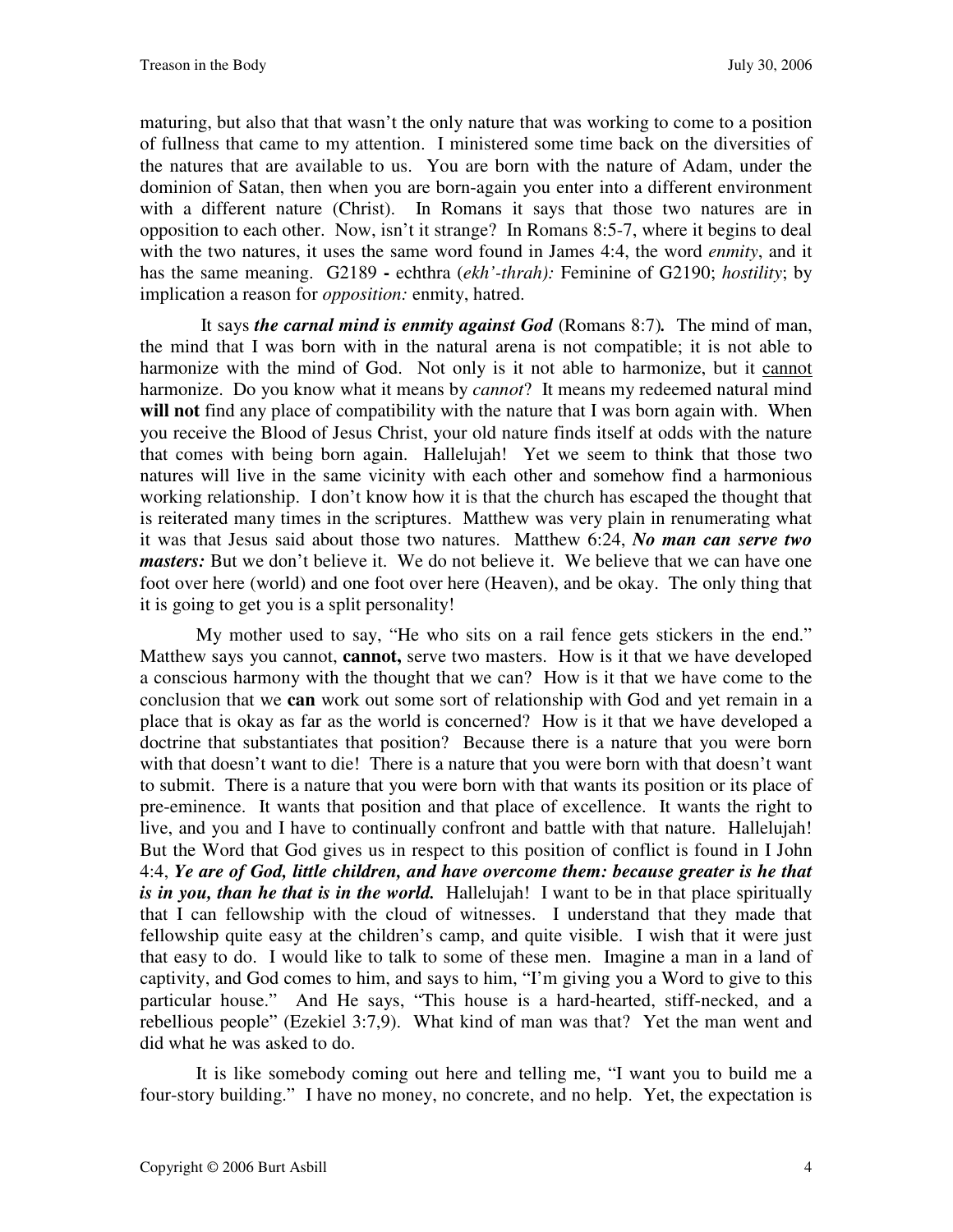for me to build that four-story building. I have no hand tools or expertise. Can you imagine Noah? I don't think he was a ship builder by trade! "Okay, Noah! I want you to build Me a boat." "A who? What is a boat?" "Well, it is something that will float on water." "Water? There isn't any water deep enough or big enough for the size of the thing that You want me to build." Come on! God said, "BUILD ME THE BOAT." Oh my. Can you imagine the discussion that evening around the dinner table? "Oh, guess what, wife? Guess what, sons? We are going to build a boat." "A what?" "We are going to build a boat." "What is a boat, Dad?" "I don't know, but we are going to build it." I can kind of hear some of the conversation going! "Wait a minute, Noah. Who is going to take care of my house? How am I going to find time in the midst of doing all of my responsibilities?" "What is it that you want me to do?" "How about the signs from God?" "I've got this important engagement." "Well, I'm sorry, son, cancel your appointment for the next 100 years." "What? You can't be serious?" "Oh yes. I'm just as serious as I can be. God came to me and He told me that we were building a boat!" I could just see them looking at each other! "Dad has finally gone off the deep end." No pun intended. "Dad has finally flipped his cookies." Hallelujah! Yet we know that the man was determined. God is always putting us into a certain set of circumstances, certain situations that are always totally impossible; the very first thing that we start doing is to start making excuses as to why it cannot be done. We start checking things out. "Oh, maybe I could do this over here." We don't really like that place that we are in. We don't really like the thing that we are doing. It is really not doing what it needs to do as far as we are concerned. Or it is not befitting for us to be in that position. So we start thinking, "How do we get out of this thing?" And we think that the thing that we are doing, nobody knows, and **yet God knows**. And you know what? God is talking to somebody else about what you are doing, because He loves you.

Things are coming to a place of fullness, the time of fullness for the sons of God, and we can rejoice and be glad because things are coming to their fullness and the Lord is returning. But there is a place, a scenario, a situation that is developing in the act of His coming. There is a confrontation coming such as the world has never known. Have you any understanding? I wonder what they are thinking about in Tel Aviv. You know, it was still a little ways off from them. What do you think would be the reaction? What do you think would happen if they sent one of those missiles into Tel Aviv? What do you think it would be? I'll tell you what I think it would be. It would be the difference between a minor cut or bruise and a major infection. I think it would be the straw that breaks the camel's back. I think it would infuriate and incite an all-out massive scale war, not only in Lebanon, but I believe also in Syria, because they are not ignorant of what is going on. Now what do you think it is going to do for you? My goodness, just look at your gas pump. It is amazing. They jack the price up to \$2.90 and then they drop it down to \$2.25. And then they send it back up again, and then they drop it down a little lower. And we think, "Oh, it is going back down again." What they are doing is conditioning you. They are just conditioning you! They are getting you ready for the next step. When you think \$2.80 is cheap, you become comfortable in your place of persecution. You become comfortable, not understanding that the spirits of anti-Christ are moving things out there and bringing things to a point, an escalation of what the Bible calls Armageddon. Are you ready for Armageddon? Is the thing that you have in the natural arena going to provide you with a position of peace and security? Are you going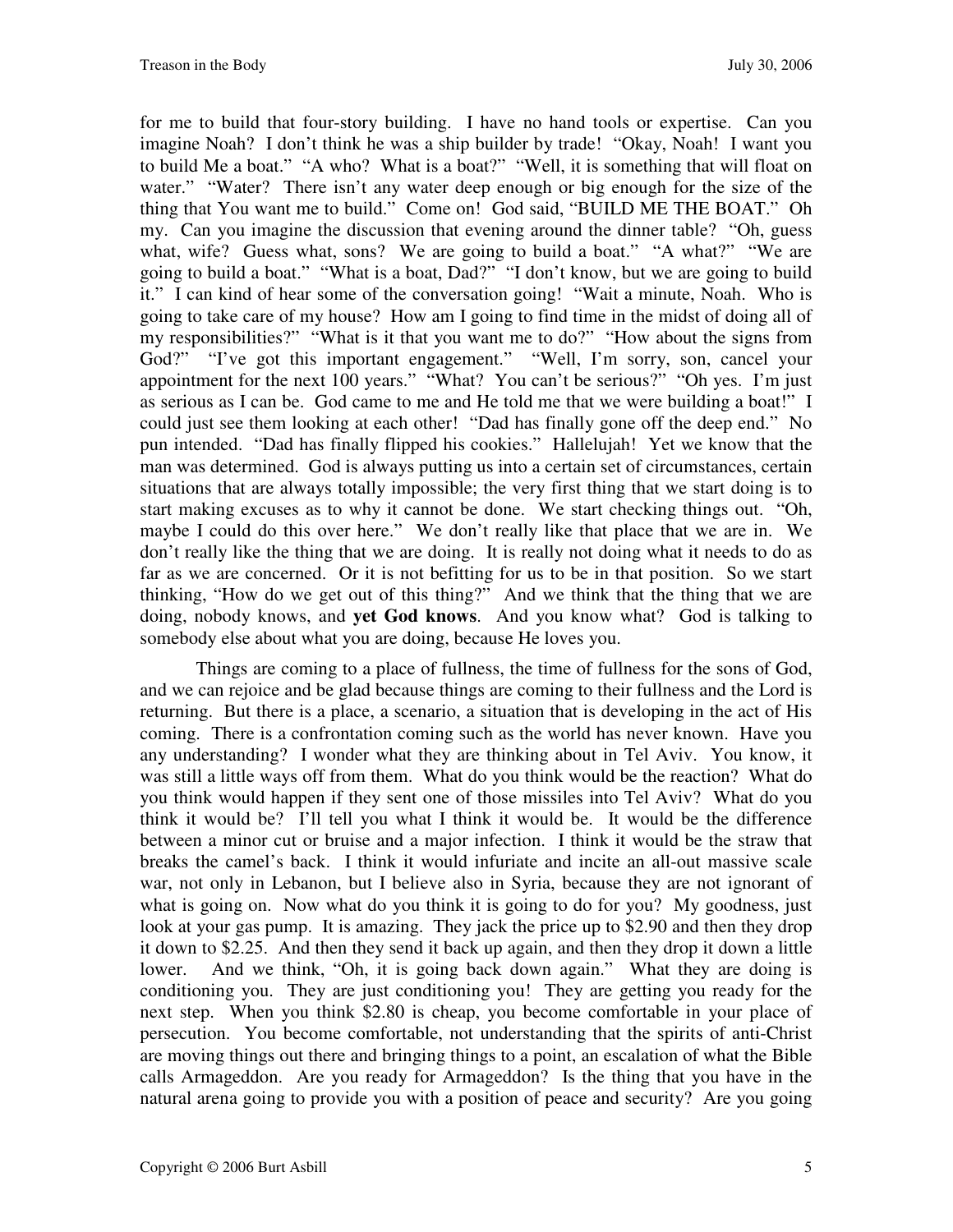to have safety when the atomic bombs go off in different places around the world? Maybe some of the major U.S. cities.

Brother C. L. Moore prophesied more than 35-40 years ago. He said, "Missiles from Cuba, red on the West Coast." I think it is Brother Gruver that talks about the invasion that is coming. And we sit back in our own little environment thinking that all of our trouble, all of these tribulations that are going on are some how, in some miraculous way, going to pass right over us and not touch us. From God's perspective it is not the spirit out there that is resisting the Word of God, but in His mind you are the agent of resistance. **YOU ARE THE AGENT OF RESISTANCE!** You are the focal point of His operations, that you will rise up in some way in the spirit of God to perform the works of God in the midst of destruction. I remember many, many years ago, John Jackson prophesying and preaching off of visions that he was getting for a period of time. Hallelujah! And instead of blessing the Body of Christ, it created some catastrophic organization, and they fed off of him to fatten their own pockets and fill their pews. It did NOTHING to prepare the hearts of the people. Most people don't even know who he is, or the things that he prophesied.

What does the scripture say about the fathers and the signs of the fathers? Well, the New Testament talks about "eating, drinking, and giving in marriage" (Matthew 24:38). What was Belshazzar doing the night of the collapse of his total empire? It doesn't say that he was taken into captivity. The Scripture says that he was killed. Yet, out of the midst of destruction, one man got by. Daniel was a man after God's heart. Hallelujah! Can you imagine what it must have been like to be in the presence of Daniel? Do you think he would have been pleased with my behavior? Do you think that my hard head, slow understanding, and my propensity to move against the will of the Spirit as he was tutoring me and lecturing me and teaching me about the things of the Kingdom would have pleased Daniel? How much more would it please God? We have nothing in which we can boast of with regard to the job that God has given us. Do you know that this church building exists on the basis of a Word that is for the end of time? Do you understand that? It came into being on the basis of that particular Word. God spoke it. God spoke it! There was nothing here. **Nothing**. A bunch of weeds and dirt that nobody wanted. How many times has somebody told me, "Oh, that dirt, it is not worth anything." "Pasture, maybe. Grow cows." I said, "I don't want to grow cows, I want to grow sheep." And yet God spoke it. Hallelujah! I'm trying to get to a thought. I do know that we are living in the time of the fullness. All things, all things, ALL THINGS are coming to their fullness. The sons of God are coming to a place of fullness, as is the spirit of the sons of perdition.

You know, with the passing of every generation there is a spiritual heritage that is bequeathed, whether good or evil. There were many in my family who had dreams that my father was going to pass before he actually died. In the dreams, he was coming and knocking on the different doors of my family members. I know what it would say. It would say all of the familiar things that were pertinent to my father's existence, those familiar spirits that have had control over his life were now looking for another place to inhabit. All those things that he was involved in, those things that were against God, those things were coming to visit. I went down on my face before God in prayer, and I said, "It shall not be so! It shall not be so! I have a right and I have a covenant with the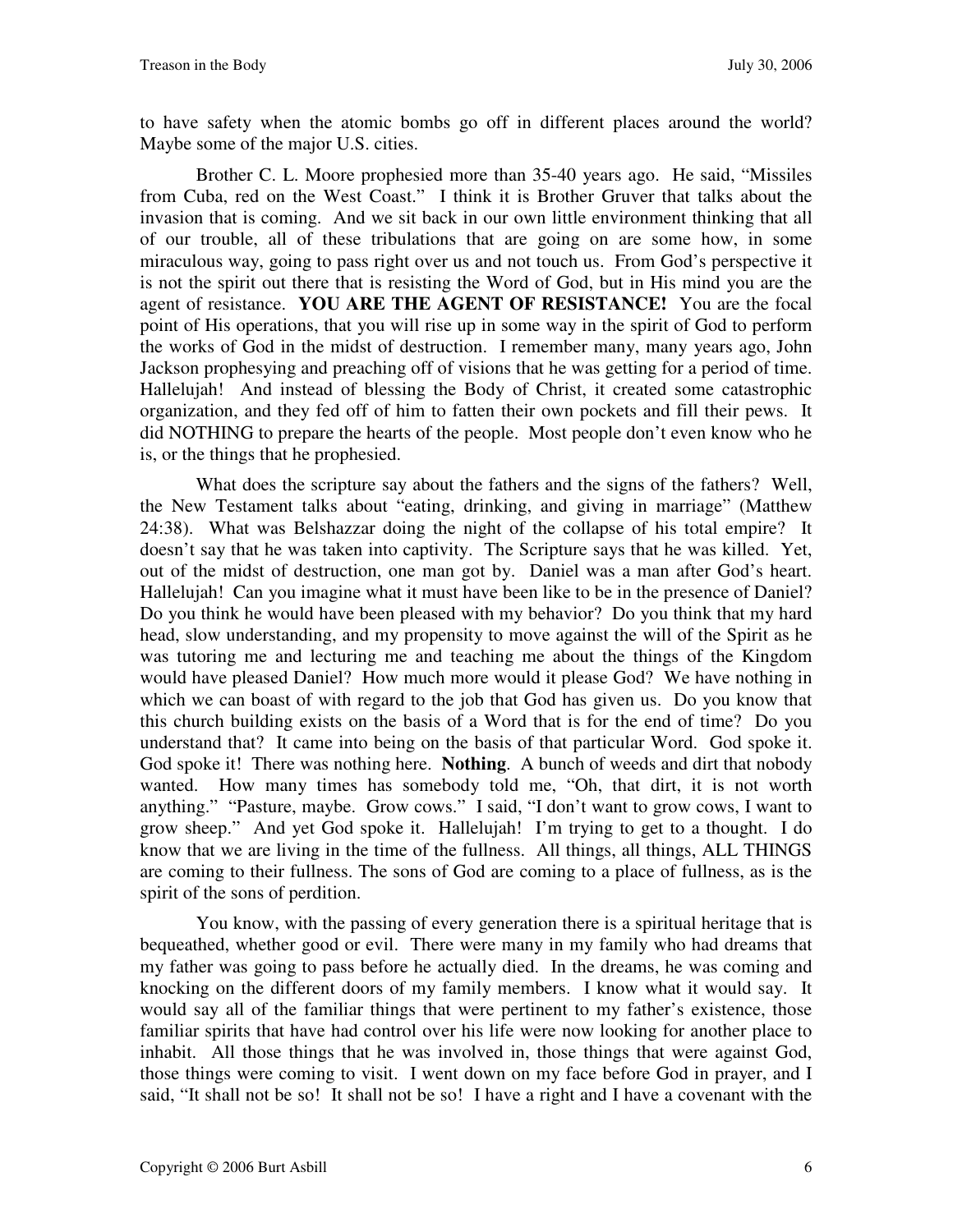living God that those spirits have no position, no place, no harmony, no right!" My children and my grandchildren were not called to fulfill the will of hell; they were called to fulfill the will of God. They were called for a time, they were called for a position, to be raised up out of the midst of their graves. Hallelujah! That objective is to stop and to contend with the forces of hell, not to be conformed to the image and likeness of perdition. Hallelujah! How much contending are we doing? Or how much are we collaborating? I told somebody recently, "You know, for everything that one person does, for every decision that one person makes, somebody else is going to pay for it if it is the wrong decision." I cannot do anything to this body and expect that the rest of my body does not feel it no matter how small or minute. I've got this little sliver right here in my hand, this little stick right here, and it doesn't look like much, but my goodness! It bothers my whole body. I said, "How can something so small and so insignificant cause me so many problems?" God answered, "Because it is a piece that is a part of the whole. What one part feels, the whole bears the iniquity of the part." My God! Do you know that Jesus took your infirmities upon Himself? Your infirmities, He took them upon Himself. What does that mean? Well, if you go into the Bible, and you look at it and examine the words, it means that it is just like Him taking off your coat and putting it upon His shoulders.

Jesus met the man with the son who had schizophrenia - I don't know what else to call it - the lunatic who would cast himself down into the fire and start foaming at the mouth. And when He ministered to the lunatic, the lunacies that were in the man came upon Him. But He had the virtue to overcome, He had the character, He had to have the utterance of God in Him to such a degree that He was able to shake it off. Just shake it off! What did you think He meant when He said the devil was coming and finds nothing? John 14:30, *Hereafter I will not talk much with you: for the prince of this world cometh, and hath nothing in me.* He was sold out, do you hear me? He was sold out! HE WAS SOLD OUT! Come on! **SOLD OUT!** No hidden aspirations, no hidden desire, no hidden wants or wills. It was just *not my will, but thine, be done* (Luke 22:42). Do you think it was a moment, a twinkling of an eye that He came to that place that gave Him the ability to hang on the cross? To say, "Not my will, but Thine be done"? He had been doing it all along, through the whole process of His life. They came to Him and they said, "Your mother, your father, your brothers, your sisters, they are outside." He said, "These are my brethren" (Matthew 12:47-49). This man had reached the plateau; he had come to the next level of his existence. There is a theology in the church that says, "God first, family second, church third." How can you put the church under family, when the church is supposed to **be** your family? Church is supposed to be the thing that is being developed in the family relationship! Hallelujah! I don't believe that we really consider, much less understand, the totality of the thing that is being required of us.

God said to me that there is treason in the Body. **Treason.** I said, "God, it can't be so. It can't be so." He said, "**There is treason in the Body**." I ministered on the two natures that we can possess. The nature of sin, and the nature of God. The nature of sin goes by the name of the spirit of perdition. How do you think that Judas was able to do what he did? What do you think were the mechanics that were involved in the process of operation that brought him to that place of perdition? Do you think it was just sudden inspiration that he was going to betray the Son of God? Do you think it was manifesting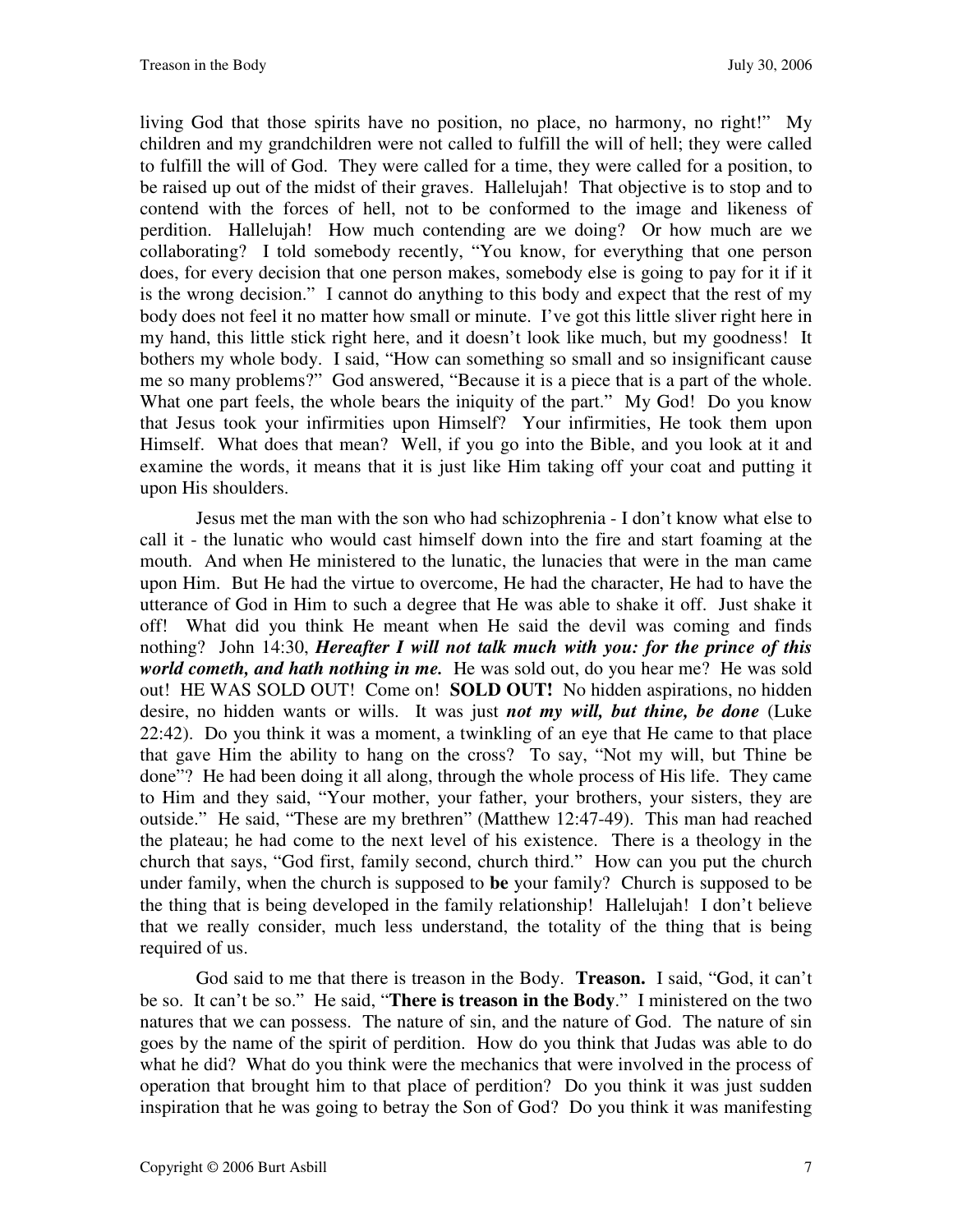itself? Do you think the disciples were ignorant of Judas' behavior? These men lived together. They traveled around the country together. They heard Christ say, "Have I not chosen twelve of you and one of you is a thief?" (John 6:70). Do you think that there was a lot of self-examination going on? Or do you think that there was a lot of finger pointing? The problem then and now, is that there is a lot of finger pointing and no selfexamination. The scriptures say that every man must examine himself (I Corinthians 11:28). The truth of the matter is that they all had the same potential, and they all had the same nature. They were all without the Blood, sold in sin, they all had the nature of anti-Christ. Why do you think Peter could do what he did? Why do you think they all fled in the garden? Every one of them fled! **Every one of them fled!** Every one of them, even John, not one of them stood by Him! What do you think is going to happen in the end times? What are they going to do to the sons of God? And who is going to do it? What nature do you think is working in the members of the Body of Christ? It is not only the Spirit of God coming to a position, a place of pre-eminence, that are called sons of God, but also the nature of the spirit of perdition working, working, working. We are doing all sorts of things that move us into an electoral candidate position of perdition. But God has His preachers preaching the Word, so we cannot say that we did things ignorantly and without knowledge. That is why the man in the wedding feast that had no wedding garment was without excuse.

There was a confrontation that Jesus had with Judas, continually, throughout his relationship with the man. You know, I can see Jesus talking to Judas. "Some of the things that you are doing, they are just not right. It's just not right. Why are you doing this? You need to stop doing this, and you need to start paying attention to something else." I think that the more that Judas sinned, the more love that God poured out upon him, and the more He reached out to him in hope that maybe somehow, against the knowing, against the **knowing…** I can't even imagine hope that works against the knowledge of God - knowing! It's like you know it, you know that you know it, and yet, you are hoping that it is not so.

I watch my grandchildren as they struggle with parental authority. I think that my grandchildren have been the best teachers, with regard to exposing my position of weakness with the Father, because I am able to be more abstract. Do you understand? I'm not so involved continually, day in, day out, hour after hour. I am able to sit back and I am able to look at it and I see them wrestling, wrestling, wrestling. I see the natures rising up within them to usurp their position of righteousness. I ponder, "Oh God, this thing, this entity that is moving in the midst of their flesh, it is anti-Christ. Deliver me, that they might be delivered. Rescue me, that they might be rescued." I don't understand it. But there are certain spirits that were apportioned to me to overcome. Now, when I say overcome, I mean to destroy them. I mean to utterly destroy them. There are certain spirits that are given into my authority because it is destined, it is ordained of God that I overcome them. But do you know something? There are some spirits that are not my responsibility, for whatever reason. I don't understand the economy of God. I know of certain familiar spirits that I personally have overcome that I have not destroyed. I have cut them off for myself, but there are other spirits that it was not given to me to do so. It was given to my children. I have a responsibility to pray that they have the strength and integrity of God to move under the auspices of the Holy Ghost, to rise up in the strength of God and to smite the devil, to bring down his kingdom. And if they don't do it, then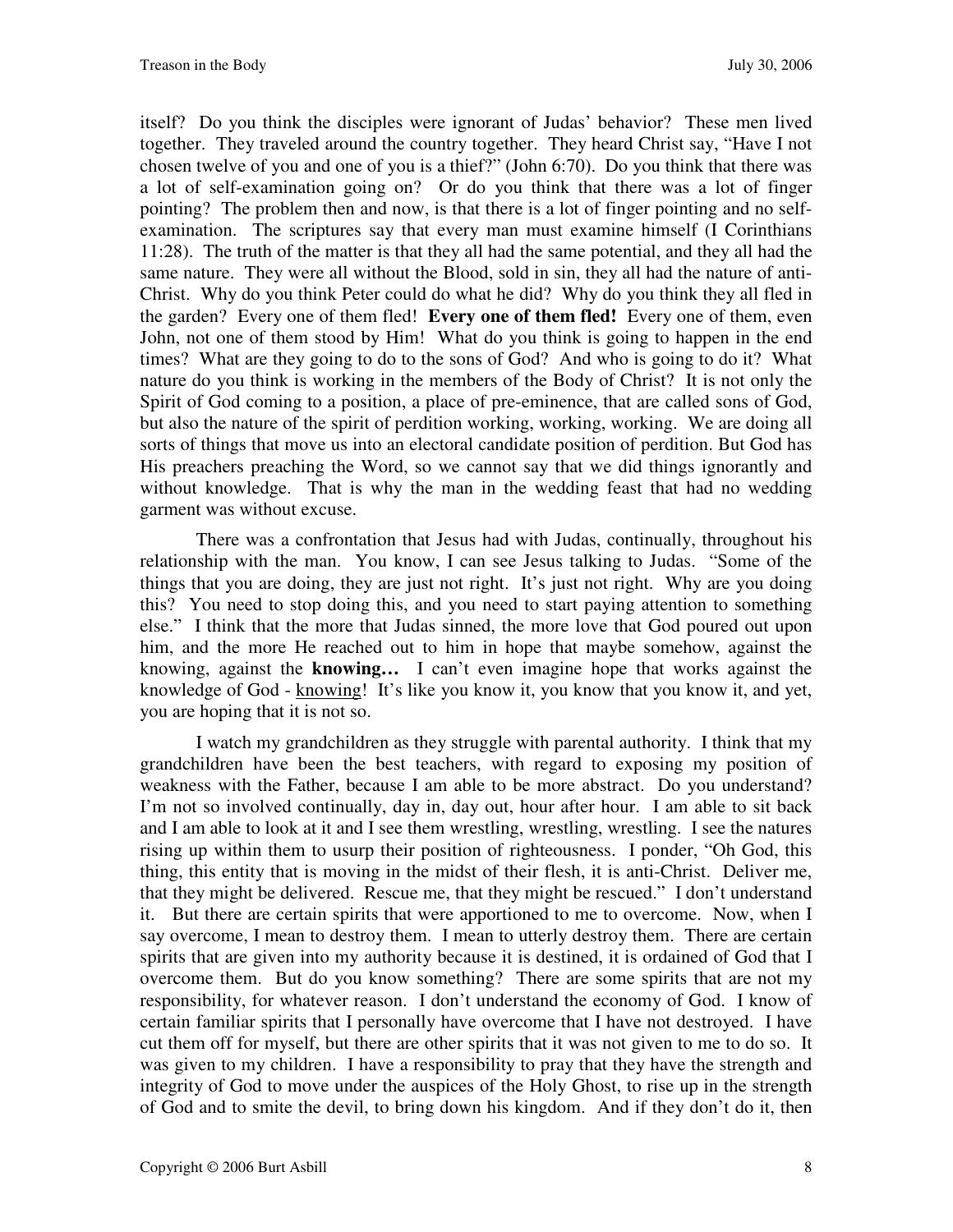one of my grandchildren is going to do it. Hallelujah! So it is just as important for me to pour God into my grandchildren. Not more of Asbill, but more of God. MORE OF GOD! MORE OF GOD! I will not encourage that nature that is contrary. Hallelujah! It is anti-Christ by nature. Hallelujah!

There is a spirit working in the Body, and it is the spirit of betrayal. I think Judas was doing all sorts of things. Maybe taking little pennies at first - dimes and quarters. Maybe he graduated to dollars. And then he went to five dollars, and then he saw the thirty pieces of silver. Step by step, inch by inch, moving toward the place of no return. He finally came to the demarcation line, and God said, "To whom I give the sop" (John 13:26). I can't even imagine being at the table with Jesus Christ, and Jesus Christ saying, "One of you is going to betray Me." And they say, "Who is it, Lord? Who is going to betray Thee?" He says, "Unto whom I giveth the sop." God help me, if He reached in there, I would be backing away from that table so fast. "I don't want it! Don't give it to me, I don't want it!" But you see, he had reached the line. Everything that could be done was done. Can you imagine God coming to a place where He is not able to do anything anymore? He has got to release him. Release him! *That thou doest, do quickly* (John 13:27), and he took the sop. You know, it is the drinking of the water (Judges 7:4-7) in a different scenario, on a different level, and yet the same spiritual significance. He took the sop. And when he took it, what happened? He came to fullness. Satan entered into him. He stood there before Christ, and nobody else was aware. Nobody else knew a thing. Nobody else knew what happened. They thought he was taking care of some business that the Master had sent him on. Just the act, just the doing, just a simple thing like taking the sop, and we think drinking water is simple? Someone that you love, someone that you cherish, someone that you think that you have a relationship with takes your sop, and he took it and he ate it.

We are talking about the situation in Hebrews. Hebrews talks about the unpardonable sin. Hebrews 6:4, *For it is impossible for those who were once enlightened, and have tasted of the heavenly gift, and were made partakers of the Holy Ghost, <sup>5</sup>And have tasted the good word of God, and the powers of the world to come, <sup>6</sup> If they shall fall away, to renew them again unto repentance; seeing they crucify to themselves the Son of God afresh, and put him to an open shame.* Jesus said in Ephesians 1:17, "I pray," what? *That the God of our Lord Jesus Christ, the Father of glory, may give unto you the spirit of wisdom and revelation in the knowledge of him: <sup>18</sup>The eyes of your understanding being enlightened; that ye may know what is the hope of his calling, and what the riches of the glory of his inheritance in the saints.*  His inheritance, NOT YOURS! We want to take our position of preeminence, the position that Satan took in the realm of God, into the realm of Heaven. Well, it is not allowed. The man was there in the midst of the wedding feast, and the wedding steward said, "Friend, friend, where is your wedding garment?" He had nothing to say. In a moment, in a twinkling of an eye… I don't think it was vindictive. I don't think it was a vindictive, "Cast him out into outer darkness!" (Matthew 22:11-13). We are not just talking about a little inconsequential thing here. We are talking about something that is very real and vital. I don't want to be like Hezekiah, to be so afraid of dying that he gives away the kingdom (II Kings 20:1). He gives it away! Hallelujah! He gives it away just for the sake of living.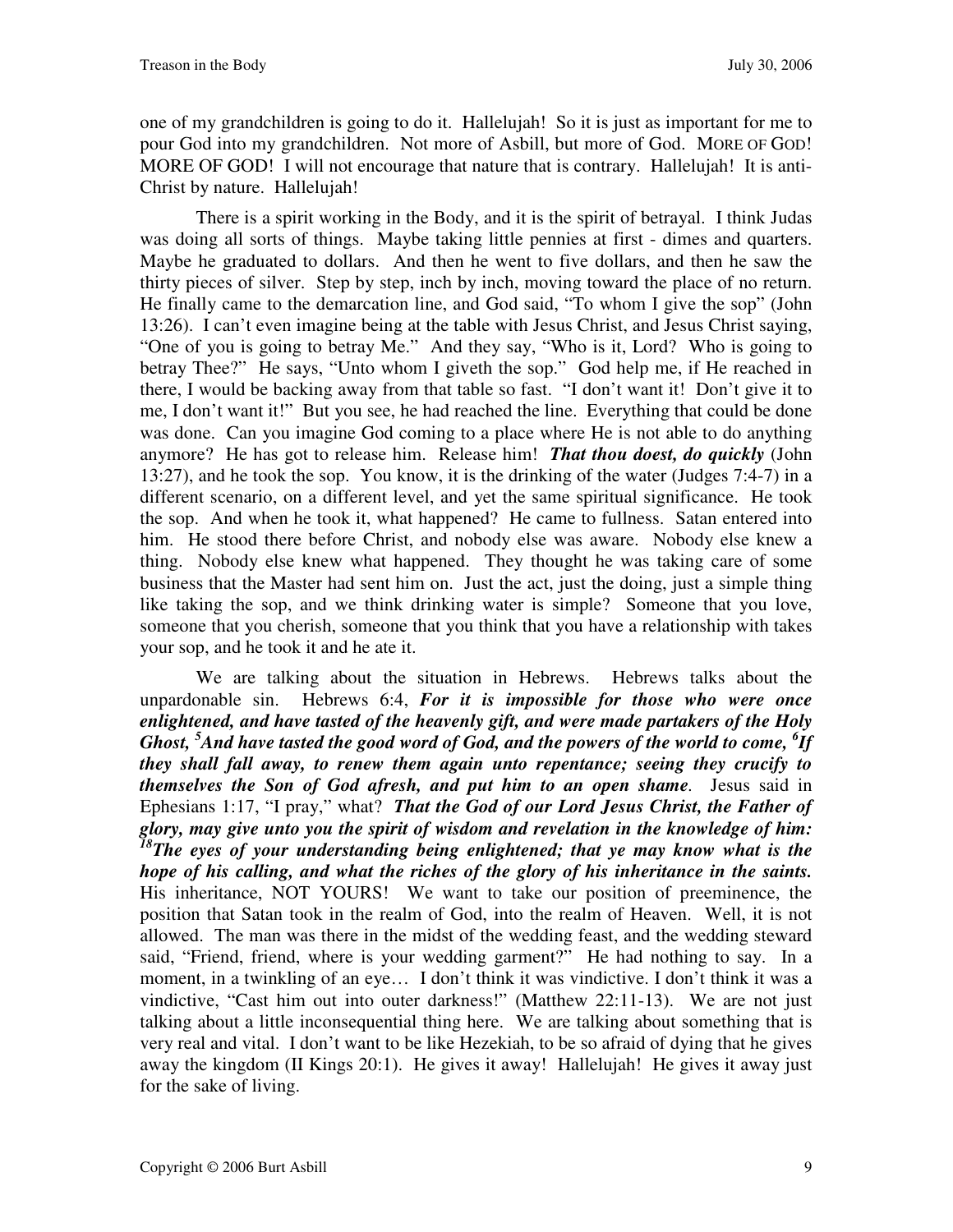We sing a song, "If I perish, I perish, for I am going to see the king." I would rather perish on that basis than be so afraid of dying, like unto those that are referred to in Hebrews, who through the fear of death kept them where? In bondage! (Hebrews 2:15) Oh my goodness, we do so many things on the basis of dying, and wanting to stay alive. "I want just another week!" "God, give me another day!" "I want another month!" A month comes and, "God, give me another month." Another month comes and, "Give me another year, God." And all the time, the nature of anti-Christ is growing, and you are wreaking destruction for those that will come after you. I don't want to be like Hezekiah. It was recorded for a reason. It was stated as a fact so that you and I might know the frivolousness of living in a dead state.

Hebrews 6:4, *For it is impossible for those who were once enlightened, and have tasted of the heavenly gift, and were made partakers of the Holy Ghost…* It says, "It is impossible for those who were once enlightened and tasted of the heavenly gift…" What are we talking about? We are talking about life. We are talking about the resurgence of God in the midst of our flesh, the reviving of our spirit, as the Holy Ghost comes down and begins to fill our being and we move into the realm of Heaven. Hallelujah! We see visions. We hear prophecy. Hallelujah! We hear an unction and an anointing coming forth out of the Word of God. We are redeemed spiritually. It is impossible for a man who is not born again to see the Kingdom of God, but if he is born of the water and the Blood, can you imagine? (John 3:3,5) Not only will he see it, but he can enter therein. Hallelujah! But it is impossible… Just like you can reach a point in your development of that nature of sin in man, he has developed to such a point that he becomes a dog. Hallelujah! *<sup>5</sup>And have tasted the good word of God, and the powers of the world to come, <sup>6</sup> If they shall fall away, to renew them again unto repentance; seeing they crucify to themselves the Son of God afresh, and put him to an open shame***.** "To renew them again to repentance" means that everything that has been made available has been used up. It is gone. There is nothing else left that will bring conviction and repentance. There is no magic potion. That is why Philippians says, "With fear and trembling work out our salvation" (Philippians 2:12). Work out our salvation with what? Fear and trembling. Hallelujah!

It starts with anything - inconsideration for members of the Body of Christ. Going contrary! Going contrary! Do you know that this body condemns us? Maybe Sister Ona can tell us sometime, but if you are injured, and there is a weakness in your body, your body responds to that weakness. Does it not, either chemically or mechanically? Responds for what purpose? For restoring and refreshing and giving strength to that position of health and vitality. Isn't that the way that the Body is supposed to work? Your body condemns you when you move contrary to the Spirit of God. If what you are doing is not refreshing, refurbishing, and bringing it to a place of health, if you are working contrary, your body condemns you. It is unfortunate. There is too much of that, and it is all on the basis of self-preservation. Shari, you had a good children's word. I particularly liked the pig. I think it was very apropos, because we are talking about two very distinct natures, the pig nature and the Son of God. Isn't that where the man who had the inheritance found himself, with pigs? At least he had the spiritual wherewithal to come to some consciousness of his condition. He never seemed to like the pig walk. Hallelujah!